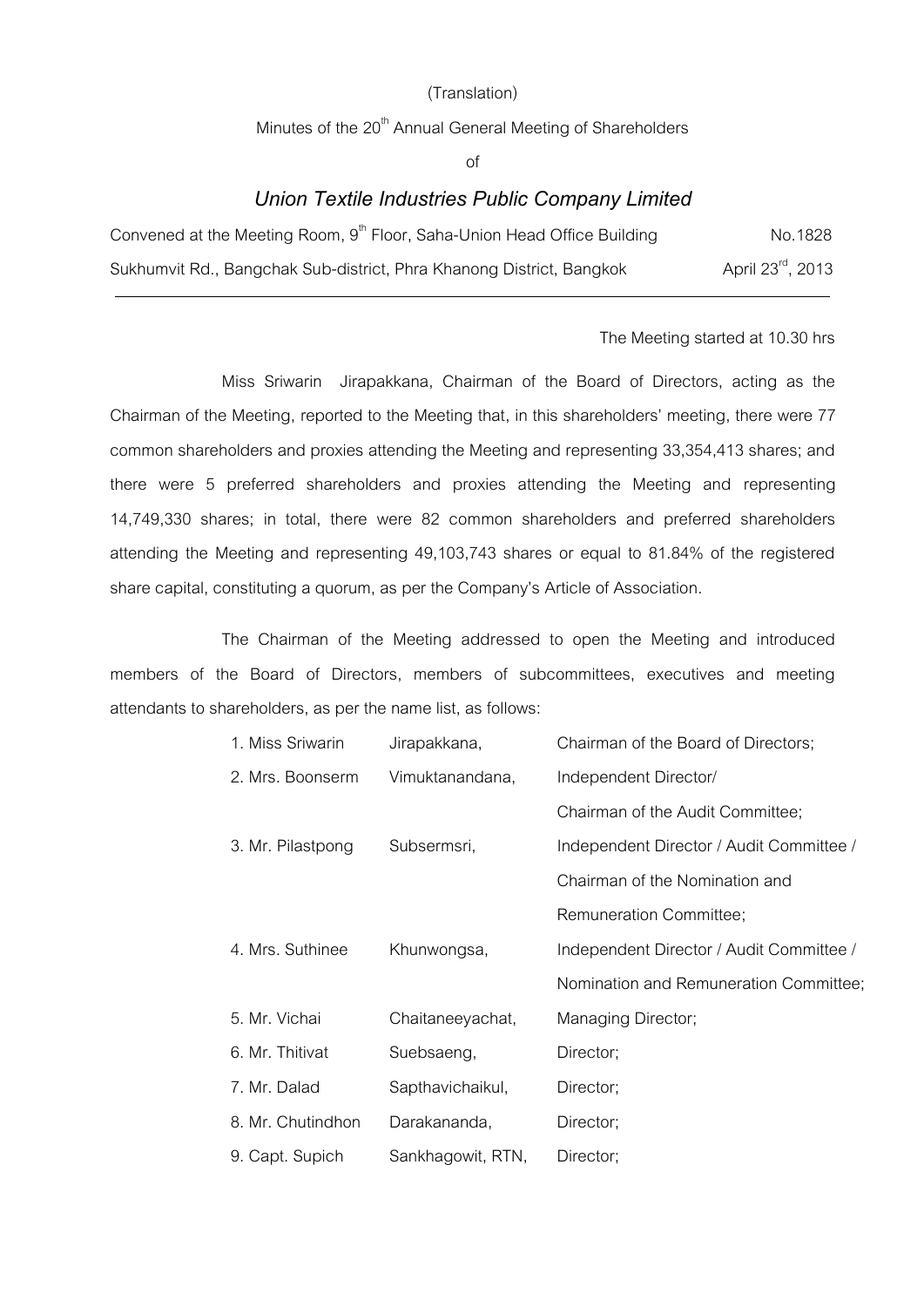### **The Company's auditor from Ernst & Young Office Limited:**

Mr. Narong Pantawong;

### **The Finance and Accounting Manager**:

Miss Prayoon Sripraram:

#### **The Company Secretary:**

Mrs. Chadaporn Jeamsakulthip;

### **The Company Assistant Secretary:**

Mr. Pruttipan Chayakul;

Before conducting the Meeting as per the agenda, the Chairman of the Meeting reported to the Meeting that a resolution in each session shall be passed on the basis of 1 (one) share per 1 (one) vote. Shareholders attending the Meeting in person or by proxies (who were entitled to cast the votes, either supportive votes, protest votes or abstentions, on behalf of the grantors) shall cast the votes in ballots received upon registration for the Meeting; and for proxies who already cast the votes in each session in the Proxy Form, the Company has collected the votes and shall include them with the votes cast in this Meeting Room; whereby, the Company shall report the vote counting results at the end of the Meeting; and for the purpose of rapidness, the Chairman of the Meeting shall count the protest votes or abstentions (whereby, shareholders who disagreed or abstained from voting shall cast the votes in ballots and shall show the ballots to be picked up by staff); and shall deduct such votes from the total votes; and the remaining votes shall be totally regarded as the supporting votes; and for the purpose of transparency, a voluntary shareholder was requested to witness the counting of votes; whereby, Mrs. Usana Soisaengchan, the proxy of Bangkok Bank (Public) Co., Ltd., volunteered to witness the counting of votes.

Then, the Chairman of the Meeting reported to the Meeting that as the Company has given shareholders an opportunity to propose matters beneficial to the Company to be included in the AGM agenda in advance as per the criteria and methods prescribed by the Company as from October  $1<sup>st</sup>$ , 2012 until December  $31<sup>st</sup>$ , 2012 through the Company's website, it appeared that there was no shareholder proposing any matter to be included in the AGM agenda.

After that the Chairman of the Meeting conducted the Meeting according to the meeting agenda, as follows:

### *Session 1: Adoption of the Minutes of the 19th Annual General Meeting of Shareholders;*

The Chairman of the Meeting reported to the Meeting that the Company has prepared the Minutes of the 19<sup>th</sup> Annual General Meeting of Shareholders convened on April 25<sup>th</sup>,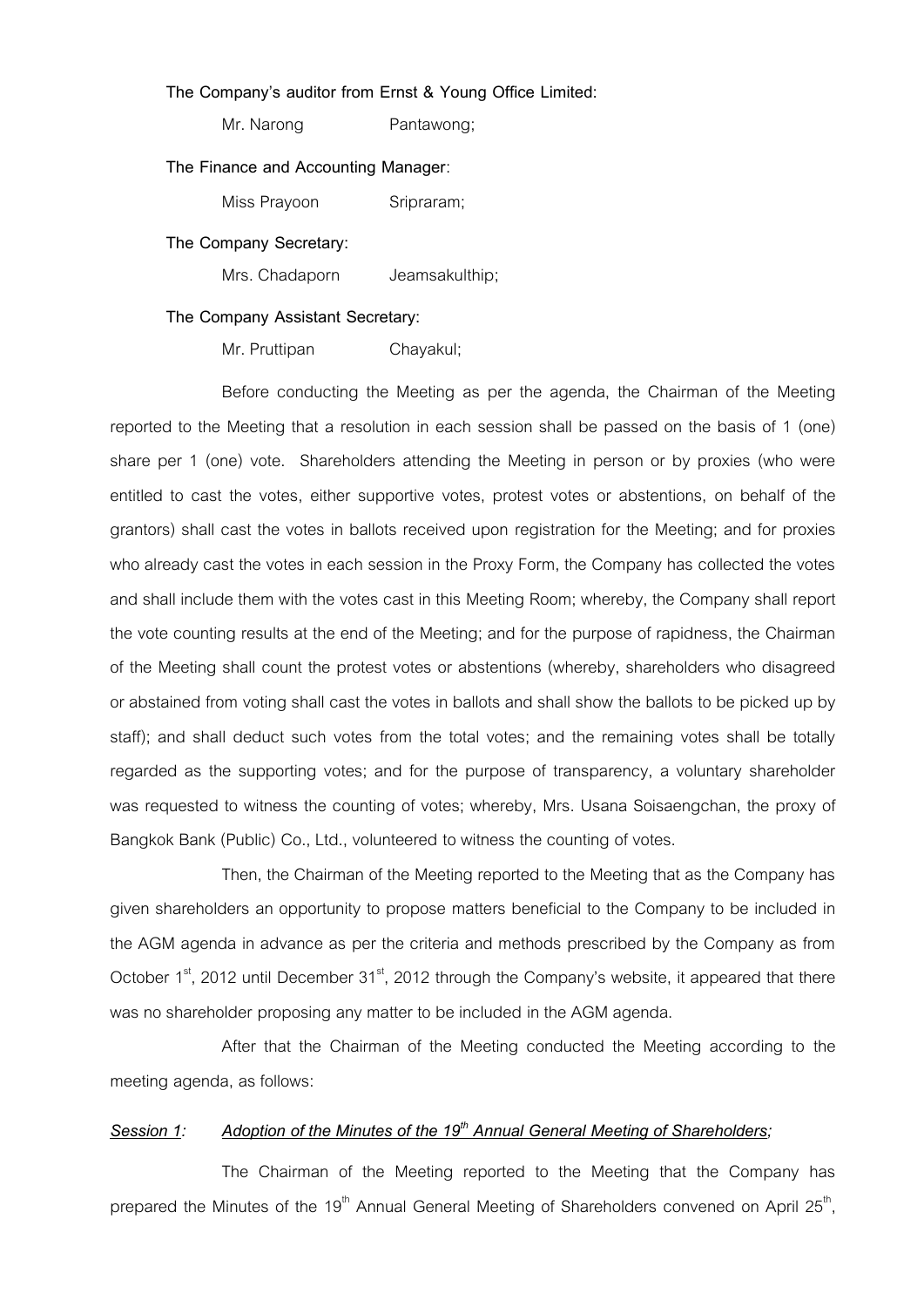2012, completely within 14 days as from the date of the meeting; and has submitted a copy of such minutes of the meeting to the Stock Exchange of Thailand (SET) and the Ministry of Commerce within the period prescribed by law; and has also released such minutes of the meeting on the Company's website; and asked if there was any shareholder wishing to amend the  $19<sup>th</sup>$  Annual General Meeting of Shareholders as submitted together with the Invitation for Shareholders' Meeting for consideration in advance. It appeared that there was no shareholder wishing to amend such minutes of the meeting. The Chairman of the Meeting deemed it expedient to propose shareholders to adopt the Minutes of the  $19<sup>th</sup>$  Annual General Meeting of Shareholders.

*Resolution :* The Meeting has considered the matter and has passed its unanimous resolution to adopt the Minutes of the 19<sup>th</sup> Annual General Meeting of Shareholders, with 49,103,743 supporting votes; 0 protest vote; and 0 abstention;

# *Session 2: Acknowledgment of the Board of Directors' Report on the Operating Results of the Previous Year;*

The Chairman of the Meeting requested Mr. Vichai Chaitaneeyachat, Managing Director, to report the Company's operating results of the previous year to the Meeting for acknowledgment.

Mr. Vichai Chaitaneeyachat, Managing Director, reported to the Meeting that in 2012, it was generally known that the crisis of public debts in European countries continued for a long period of time; and governments tried to cut or reduce budgets and issued the austerity measures; the unemployment rates were high; and the consumer purchasing power declined. 3 Main customers of the Company were in Euro Zone; and 2 main currencies used in trading, i.e., USD and Euro were depreciated; meanwhile, Thai Baht currency were appreciated; as a result, offers of sale prices were troublesome; moreover, prices of competitive products were always compared by customers, i.e., manufacturers in Indonesia of which the currency was depreciated. According to the overview of the textile market, it continued to be sluggish since mid 2011; moreover, the policy governing minimum wages of 300 Baht/day was implemented as from April 1 $^{\rm st}$ , 2012; and the energy costs were adjusted during the year, resulting in a decrease of competitiveness; meanwhile, the costs of raw materials, i.e., cotton, in the world markets severely fluctuated. In the first half of 2011, the costs of cotton were increased continuously but were decreased in the latter half of 2012. The prices of cotton were decreased at a manageable level.

Impacts on the Company were summarized, as follows:

1. The total volume of domestic and overseas sales was decreased by 15%;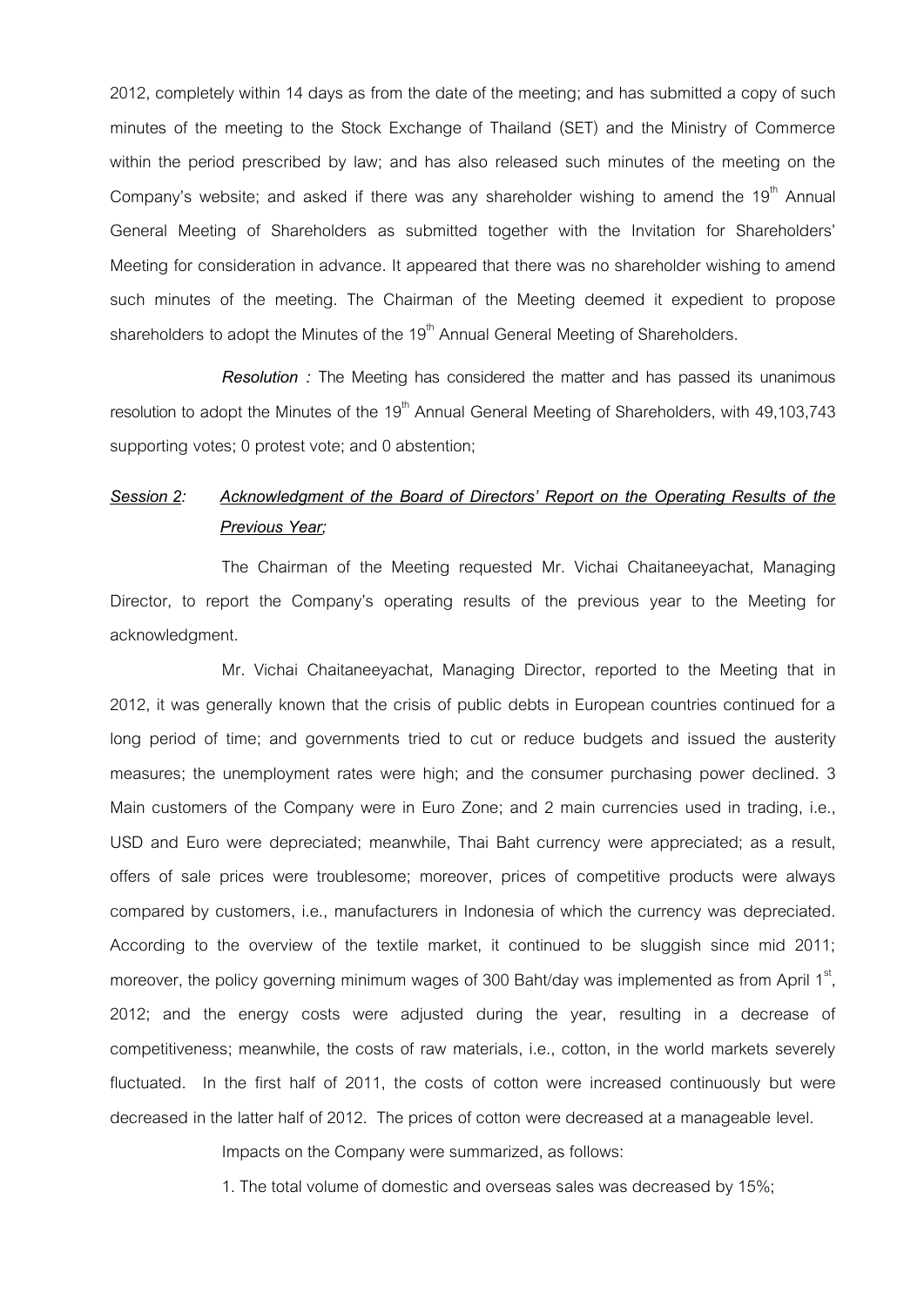2. The unit sale prices were decreased by 24% in average;

3. Indirect impacts: customers in countries that purchased fabrics to be bleached and dyed as color fabrics and re-exported them to Europe suffered similar impacts;

4. The labor costs and energy costs were increased; as a result, the cost of production was increased by 6%;

5. The joint venture company, i.e., Ten Cate-Union Protective Fabrics Asia Co., Ltd. (TCUA) had cumulative losses continuously and suffered its severe lack of liquidity;

Figures of operating results of 2012 (as appeared in the Annual Report of 2012; Page 43) were summarized in comparison with those of 2011, as follows:

**Incomes** : The Company had its incomes from sale, amounted to 712 million Baht, which were decreased by 35% or equal to 378 million Baht; moreover, the overseas gross sales were amounted to 497 million Baht, which were decreased by 28% or equal to 189 million Baht; and the domestic gross sales were amounted to 214 million Baht, which were decreased by 47% or equal to 188 million Baht; and had other incomes amounted to 82 million Baht, decreased by 24% or equal to 25 million Baht. The Company had its total incomes of 794 million Baht, which were decreased by 34% or equal to 403 million Baht; the proportions of overseas sales were 63% or increased by 6%; meanwhile, the proportions of domestic sales were 27% or decreased by 7%; and the proportions of other incomes were 10% or increased by 1%.

**Costs and Expenses** : The Company had its costs of sale, amounted to 795 million Baht, which were decreased by 25% or equal to 271 million Baht; and had its selling and administrative expenses, amounted to 88 million Baht, which were increased by 38% or equal to 24 million Baht; and had its losses from depreciation of investments in 2 associated companies, totally 17 million Baht; and had its losses before other expenses, amounted to 107 million Baht, decreased by 259% or equal to 259%; and had its shares of profits from investments in associated companies, amounted to 17.5 million Baht, increased by 70% or equal to 7.2 million Baht; and the majority of financial expenses of the Company were interest expenses amounted to 3 million Baht, which were increased by 2 million Baht.

In summary, according to its consolidated financial statements of 2012, the Company had its losses amounted to 92 million Baht, when compared to those of 2011; the Company had its earnings after tax, amounted to 23 million Baht; and the operating results of the Company were decreased by 115 million Baht. Regarding the separate financial statements, the Company recorded its accounts as per the accounting standards and recognized the depreciation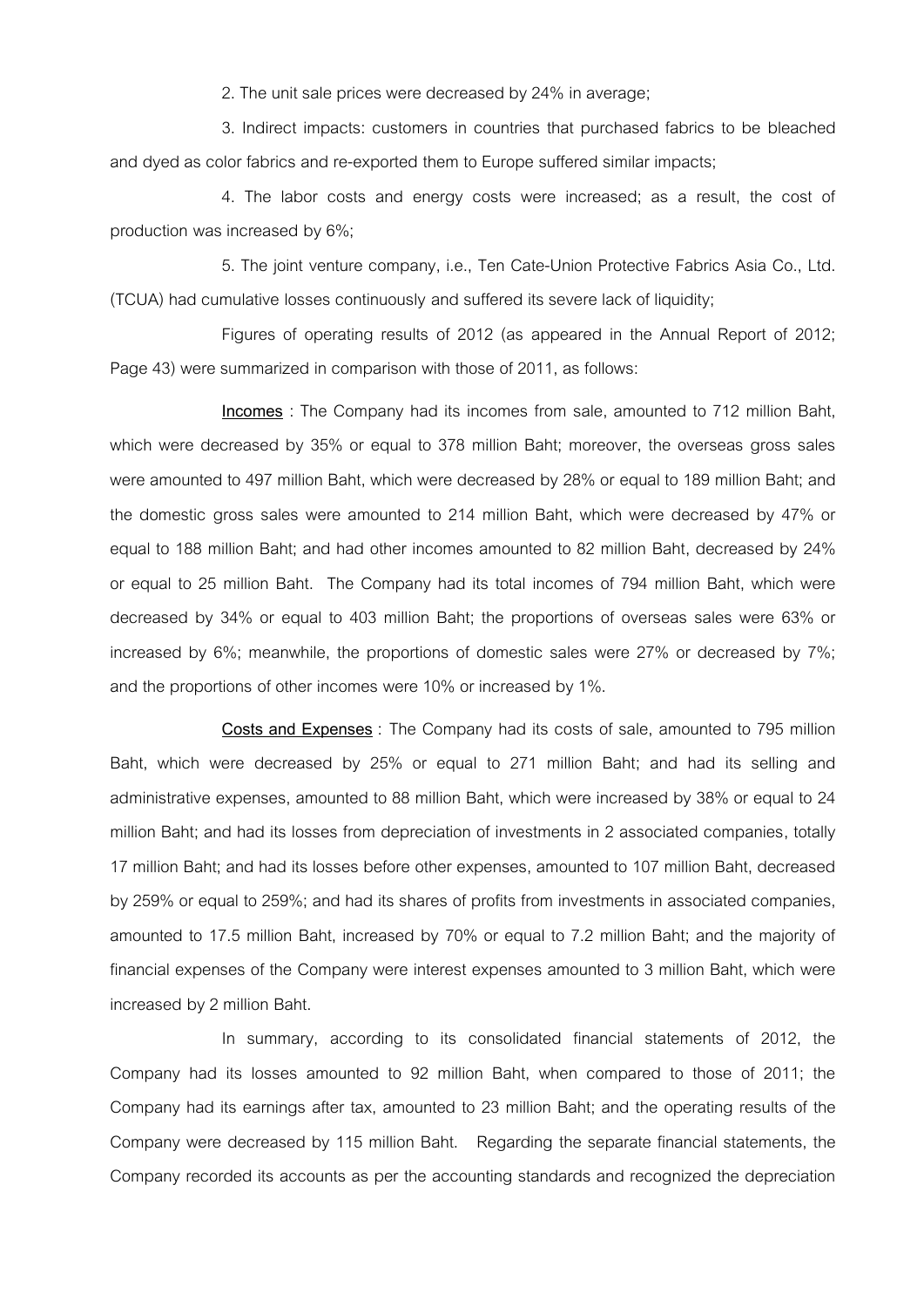of investments in its associated company, i.e., Ten Cate-Union Protective Fabrics Asia Co., Ltd. (TCUA), amounted to 186 million Baht, which was increased from those of the previous year; as a result, the depreciation of investments was totally 190 million Baht, which was equal to the full value of investment on the date of incorporation of TCUA; consequently, the separate financial statements showed the total losses of 277 million Baht; whereas, in the financial statements of 2012, on the closing date of accounts, the issue of TCUA's divestiture of business was not yet considered; however, on March 11<sup>th</sup>, 2013, in the Extraordinary Meeting of Shareholders No.1/2556 of TCUA, the resolution of TCUA's divestiture of business was passed; and 2 joint liquidators were appointed, i.e., Mr. Thanachote Kowasupat and Mr. Apiwat Chatpan.

Regarding the issue that the Company has recognized its shares of profits (losses) as per the proportions of investment from 2 associated companies, amounted to 17.5 million Baht, it was detailed, as follows:

1. Uni Fiber Co., Ltd. (UNF); the Company had its proportion of investment of 20.83%; and recognized its shares of profits as per the proportions of investment amounted to 75.8 million Baht obtained from profits from normal operating results, amounted to 6 million Baht and profits from special transactions from the sale of land and buildings, amounted to 70 million Baht in the  $1<sup>st</sup>$ Quarter of 2012;

2. Ten Cate-Union Protective Fabrics Asia Co., Ltd. (TCUA); the Company had its proportion of investment of 49.35%; in 2012, the Company recognized its shares of losses as per the proportions of investment amounted to 58 million Baht; when combined with the shares of losses as per the proportions of cumulative investment in each of the previous years, amounted to 132 million Baht, the Company recognized its shares of losses as per the proportions of investment from TCUA, totally 190 million Baht, which was equal to the amount of investments on the date of incorporation of TCUA; as a result, investments in TCUA were equal to "zero" or used up;

Figures as reported for acknowledgment were the recording of accounts as per the accounting standards and based on the principle of conservativeness; whereas, figures in the Financial Statements of 2012 particularly those involved with associated companies, had no impacts on the financial position and financial liquidity of the Company; and figures of related financial ratios of 3 years in comparison, were as follows:

| <b>Financial Ratios</b>       |      |      |      |  |
|-------------------------------|------|------|------|--|
|                               | 2012 | 2011 | 2010 |  |
| Liquidity Ratios (times)      | 1.85 | 2.45 | 2.34 |  |
| Debt-to-Equity Ratios (times) | 0.36 | 0.31 | 0.38 |  |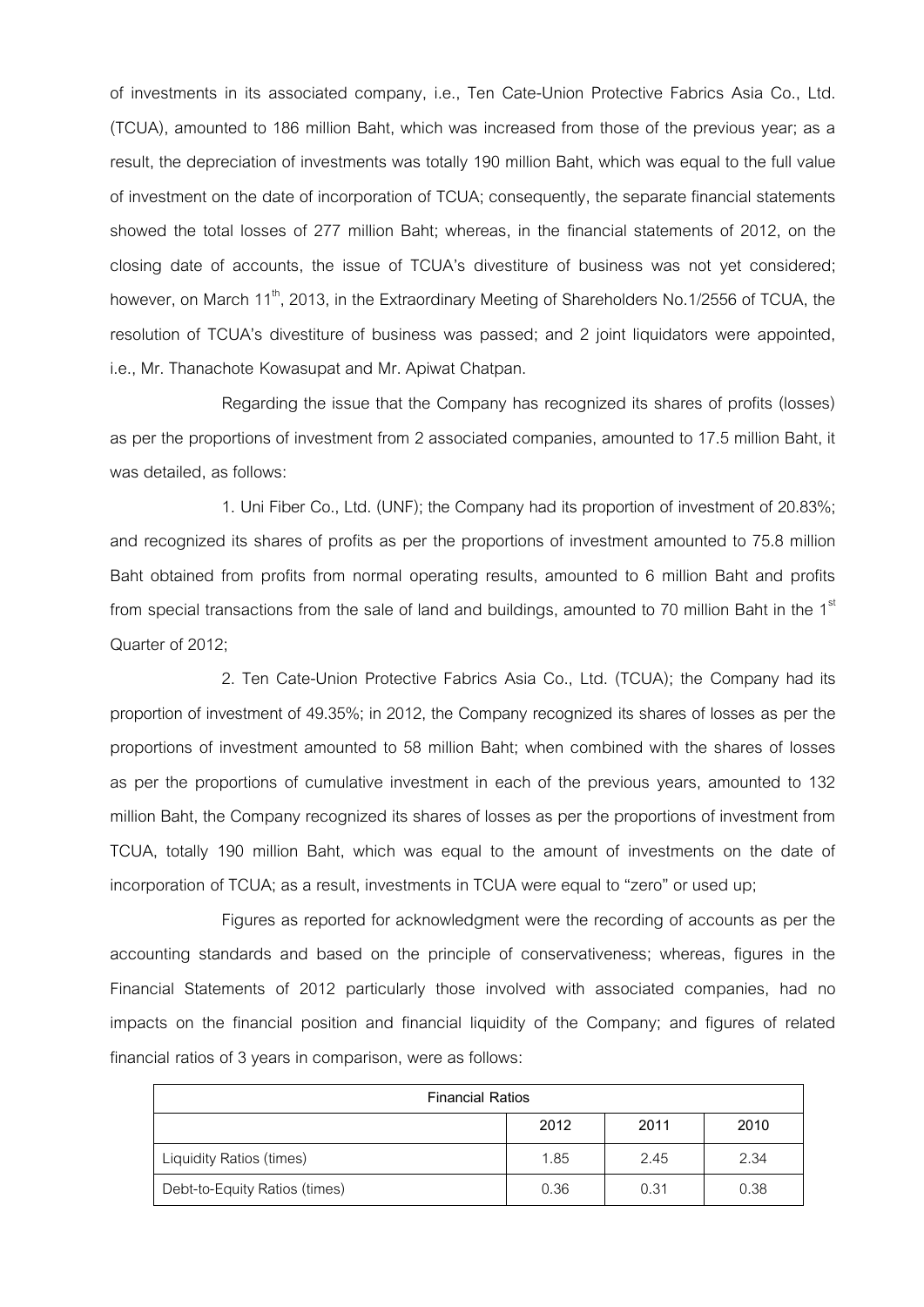According to the financial ratios as per the Table above, it showed that the liquidity in 2012 was in average; and the financial position of the Company was secure, despite diminishing operating results of the Company due to the outside factors which are difficult to be controlled;

Regarding other issues such as CSR activities, the Company has promoted and supported the organization of activities, particularly those depending on proactive cooperation from employees such as religious activities, educational activities, environmental awareness activities, heath activities and labour relations activities; whereby, the Company was proud to inform you that the Company had been awarded by the Ministry of Labour with the Prize of Outstanding Workplace on Labour Relations and Welfare for 6 consecutive years during 2007-2012.

*Resolution :* The Meeting has acknowledged the Company's operating results in the previous year;

# *Session 3 Consideration and Approval of Balance Sheets and Profit and Loss Accounts (Financial Statements) for the year ended on December 31st, 2012;*

The Chairman of the Meeting reported to the Meeting that, it was requested to amend the Annual Report, Page 65 under the topic of "risks from interest rates, financial statements which showed investments under the equity method" in the first table from "As of December 31<sup>st</sup>, 2011" to "As of December  $31<sup>st</sup>$ , 2012"; and Page 66 "separate financial statements" in the second table from "As of December  $31<sup>st</sup>$ , 2012" to "As of December  $31<sup>st</sup>$ , 2011".

Then, the Chairman of the Meeting reported to the Meeting that, as per the Public Limited Companies Act and the Company's Article of Association, Section 44, prescribing that the Company must prepare balance sheets and profit and loss accounts for the year ended on the last date of the Company's financial year, which must be audited and certified by the auditor and must be submitted to the Annual General Meeting of Shareholders for consideration and approval.

The Board of Directors deemed it expedient to propose the matter to the shareholders' meeting for consideration and approval of balance sheets and profit and loss accounts (financial statements) for the year ended on December 31<sup>st</sup>, 2012, which were audited and certified by the auditor of Ernst & Young Office Limited and approved by the Audit Committee and the Board of Directors; details of financial statements appeared in the Annual Report of 2012 (from Page 40 onwards) as submitted together with the Invitation for Shareholders' Meeting for consideration in advance.

Miss Siriporn Siripaiboon, a shareholder, raised 3 issues which required explanations, as follows: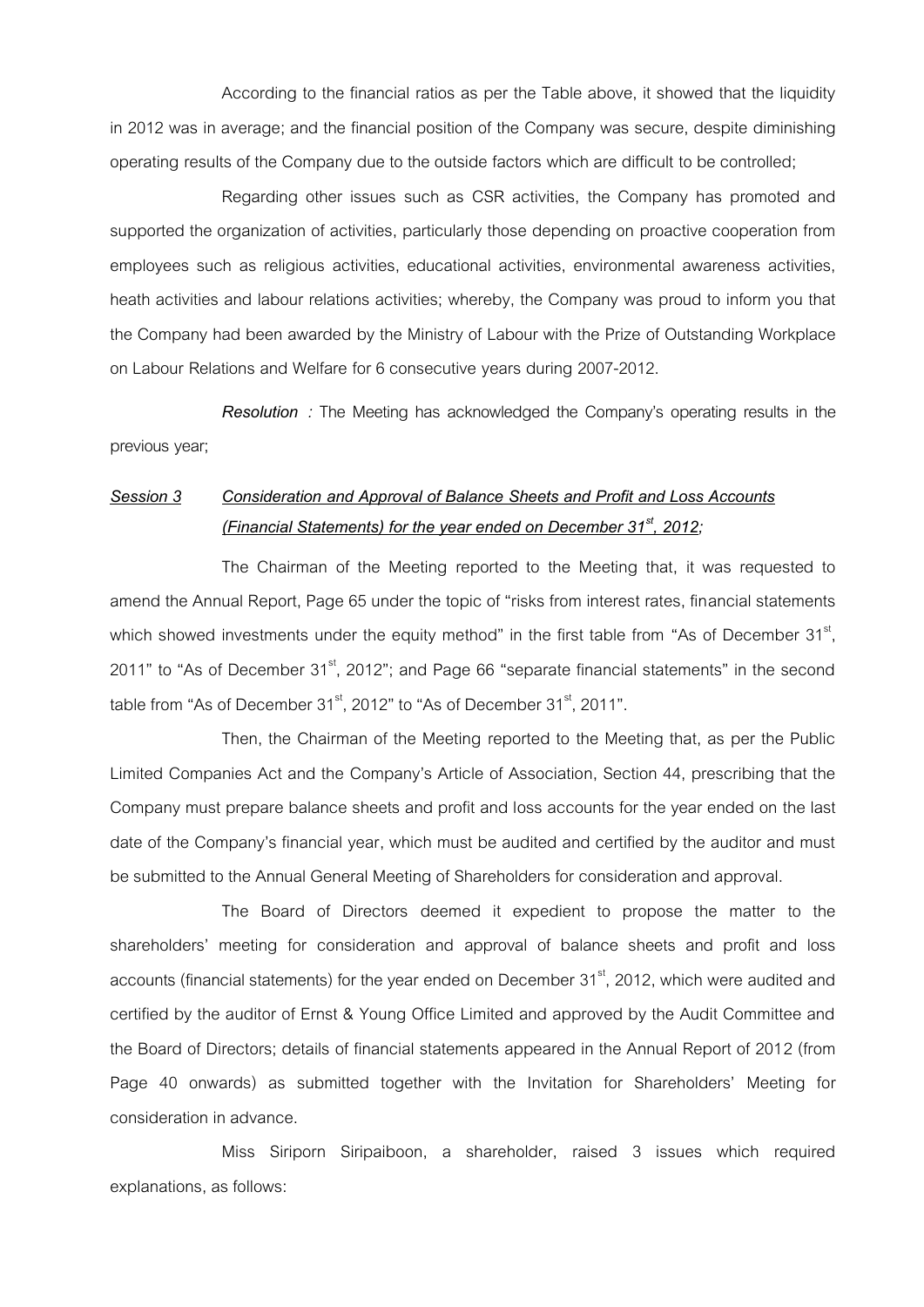1. In the Annual Report, Page 42 "Statements of Financial Position", there were bank overdrafts and short-term loans in 2012, amounted to 60 million Baht, which were increased from 6,836 million Baht in 2011; the Company's current liabilities were increased due to the lack of liquidity or not;

2. In the Annual Report, Page 43 "Earnings Statements"; in 2012, there were transactions of reduction of value of inventory (reversed on the transfer) in brackets showing an amount of 148 million Baht as referenced in Notes to Financial Statements, Section 9; Page 57, showing the figures of net inventory and transactions of cost price reduction to the net value received; whereas, the figures shown were unable to clearly refer to the source of such amount of 148 million Baht;

3. In the Annual Report, Page 43 "Earnings Statements"; in 2011, there were administrative expenses amounted to 40 million Baht; and in 2012, such administrative expenses were increased to 62 million Baht; meanwhile, incomes were decreased; why?

Mr. Vichai Chaitaneeyachat, Managing Director, answered the first question that, in 2012, the Company's incomes were decreased; and in certain periods of time, the Company needed to spend money as its working capital for the purchase of cotton (raw materials), bank overdrafts and short-term loans as shown in the statements of financial position were mostly short-term loans, promissory notes and trust receipts of which amounts were not high all the time, thus, depending on the necessities of spending of money in each period of time. According to the financial ratios as reported earlier, it was obvious that the Company had its normal liquidity and secure financial position.

Mr. Narong Pantawong, the auditor, answered the second question that, in 2012, there were transactions of reduction of value of inventory (reversed on the transfer) amounted to 148 million Baht, as reserves thereof brought forwards from 2011, i.e., at the end of 2011, there were reserves of reduction of value of inventory brought forwards from early 2012, amounted to 151 million Baht. During 2012, the majority of raw materials (cotton) amounted to 148 million Baht were used for production and were recorded as the cost of products sold according to the actual prices of raw materials (cotton); therefore, it was necessary to reverse the transfer of transactions in the profit and loss statements at the same time, which were in conformity with figures of reserves of transactions of reduction of the cost prices to the net value as of the end of 2012, which was also found decreased to 13 million Baht; provided that such figures of 148 million Baht shown in the profit and loss statements did not appear in Clause 9 of the Notes which impliedly indicated that as of the end of 2012, the reserves of transactions of reduction of the cost prices to the net value receivable were decreased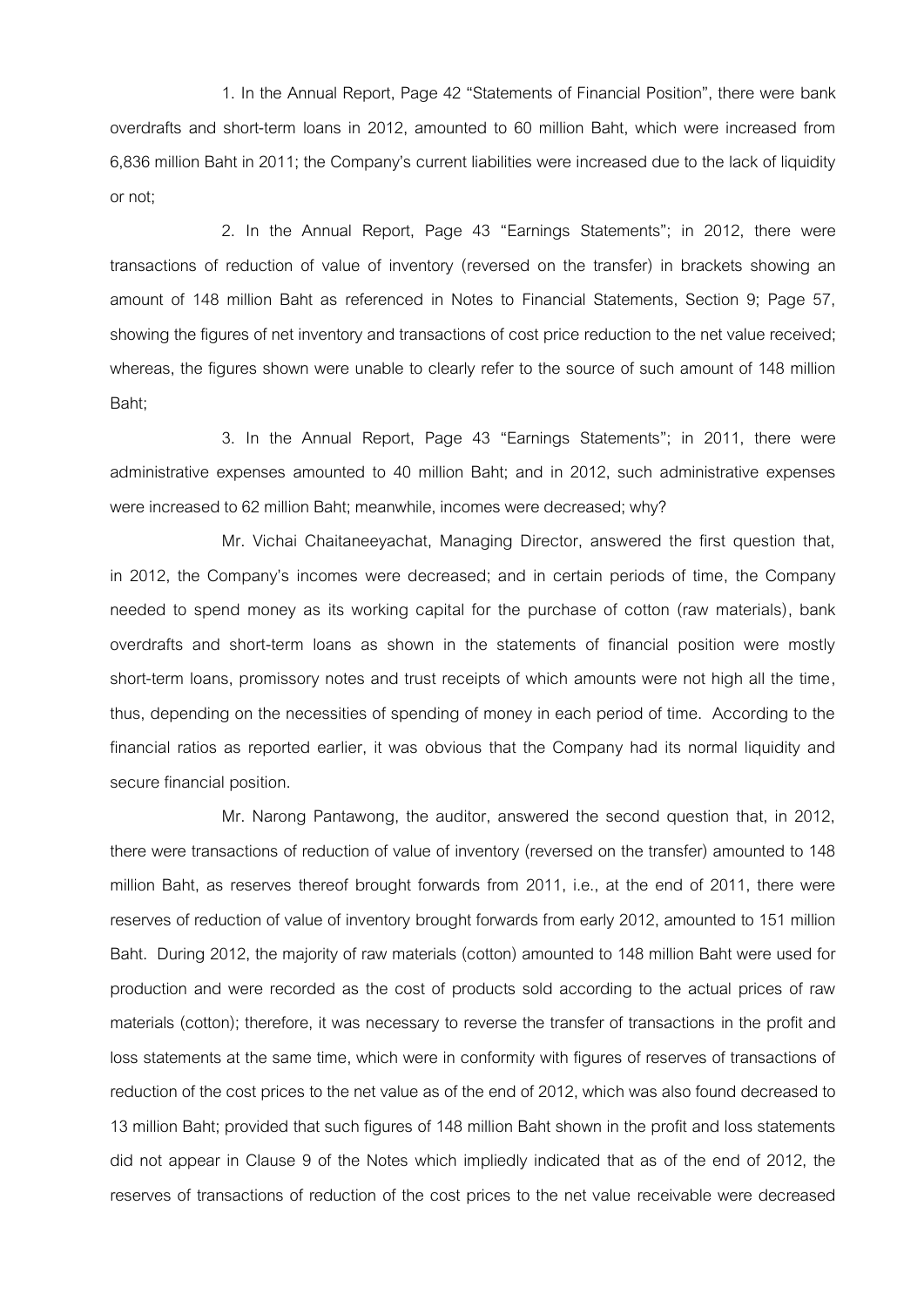from the balances brought forwards as of early 2012 as noticed by shareholders; for more clarity thereof, it should be specified in the Notes that during the year, the Company has transferred the transactions of reduction of value of inventory amounted to 148 million Baht into the profit and loss statements because the inventories have already used for production; and the matter was accepted for further consideration; however, it was confirmed that the Company has duly recorded the figures of such accounting transactions.

Mr. Vichai Chaitaneeyachat, Managing Director, answered the third question that, the Company invested in Union Business Management Co., Ltd. (UBM), with the proportions of shareholding of 19%; according to the operating results in the past, the Company suffered its losses; and the auditor recommended to set up allowances for impairment of investments. In early 2011, there were allowances for impairment of such investments as of the end of 2011; therefore, the transfer of transactions of allowances for impairment of investments was reversed, amounted to 21 million Baht.

Miss Siriporn Siripaiboon, a shareholder, requested for further explanations.

The Chairman of the Meeting further clarified that the reserves of allowance for impairment of investments were obtained from the valuation of assets which was increased or decreased from businesses invested by the Company as per the accounting standards. UBM had the decreasing value of assets because UBM had its investment of which value must be adjusted as per the market prices, i.e., UBM invested in stocks in the Stock Exchange of Thailand; and must adjust the value of stocks invested as per the market price at the end of the year, which might be increased or decreased; when the value of investments of UBM was reduced, the Company, in the capacity of a shareholder of UBM, must also reduce the value of investments in UBM by setting up allowances for impairment of investments as recorded by the Company in terms of administrative expenses.

As of early 2011, the Company set up allowances for impairment of investments in UBM which were brought forwards from 2010, amounted to 21 million Baht; and in 2011, the value of assets of UBM was increased from the revaluation of investments as per the market prices. The Company had to revaluate the investments in UBM by means of reversed transfer of transactions of administrative expenses of 2011; as a result, the expenses were decreased by 21 million Baht. The figures which were increased or decreased as per present value of assets of UBM were the value of stocks invested by UBM; provided that the allowances of impairment of investments were not the actual figures of losses but they were considered as losses; and it must be recorded as expenses in the profit and loss statements, resulting in a decrease of profits.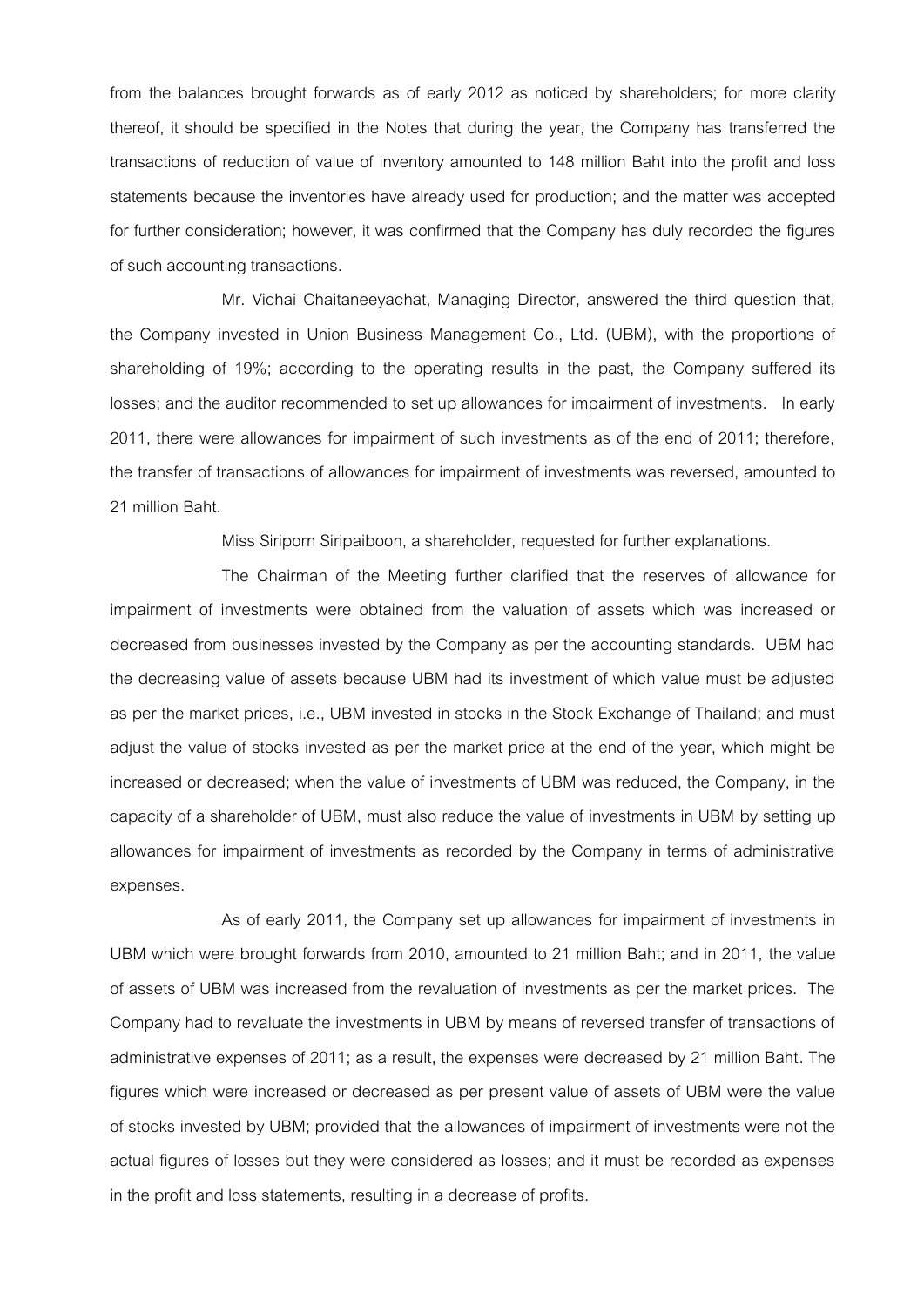Mr. Ekachai Pipittavej, a shareholder, noticed that the accounting system should be recorded as per the current transactions; if it was the matter of investments, why was it recorded as administrative expenses of which figures were not clearly shown; therefore, for the clarity thereof, a separate account should be provided for investment and should be recorded as its losses from investment.

Mr. Narong Pantawong, the auditor, further clarified that it was a key observation; but as per the accounting standards, it was prescribed that, in case, it was evaluated that the Company's investments tended to be impaired, allowances for impairment of investments must be set up as expenses in the profit and loss statements; whereas, the Company had previously recorded it as the administrative expenses; then, when the value of such investments was increased, the allowances for impairment of investments as earlier set up, the Company must reverse the transfer of such transactions as incomes in the same transactions hereof as per the accounting standards which required to be shown in the same section as same as earlier; therefore, it must be shown as revenues deducted with the administrative expenses; and the Company hereby confirmed that the figures shown as administrative expenses were correct and in accordance with the accounting standards that all companies reviewing the financial statements must record the accounts in a similar manner.

The Chairman of the Meeting further clarified that the Company must record and close its accounts as per the accounting standards prescribed in terms of details fully disclosed by the Company. Normally, the auditor shall display details thereof in the Notes to Financial Statements; in case, shareholders did not understand after the consideration thereof, they might be able to make inquiries thereof; and the Company was pleased to clarify the same;

(Note: In this Session, 4 more shareholders representing 1,646,600 shares attended the Meeting).

*Resolution :* The Meeting considered the matter and passed its unanimous resolution to approve balance sheets and profit and loss accounts (financial statements) for the year ended on December  $31<sup>st</sup>$ , 2012, with 50,750,343 "agree" votes; 0 "disagree" vote; and 0 "abstain" vote.

### *Session 4 Consideration and Approval of Allocation of Profits;*

The Chairman reported to the Meeting that the Company had its policy of dividend payment, thus, depending on its operating results, at the rate of not less than one-third of the annual net profits after deduction of accumulated loss (if any) as per the separate financial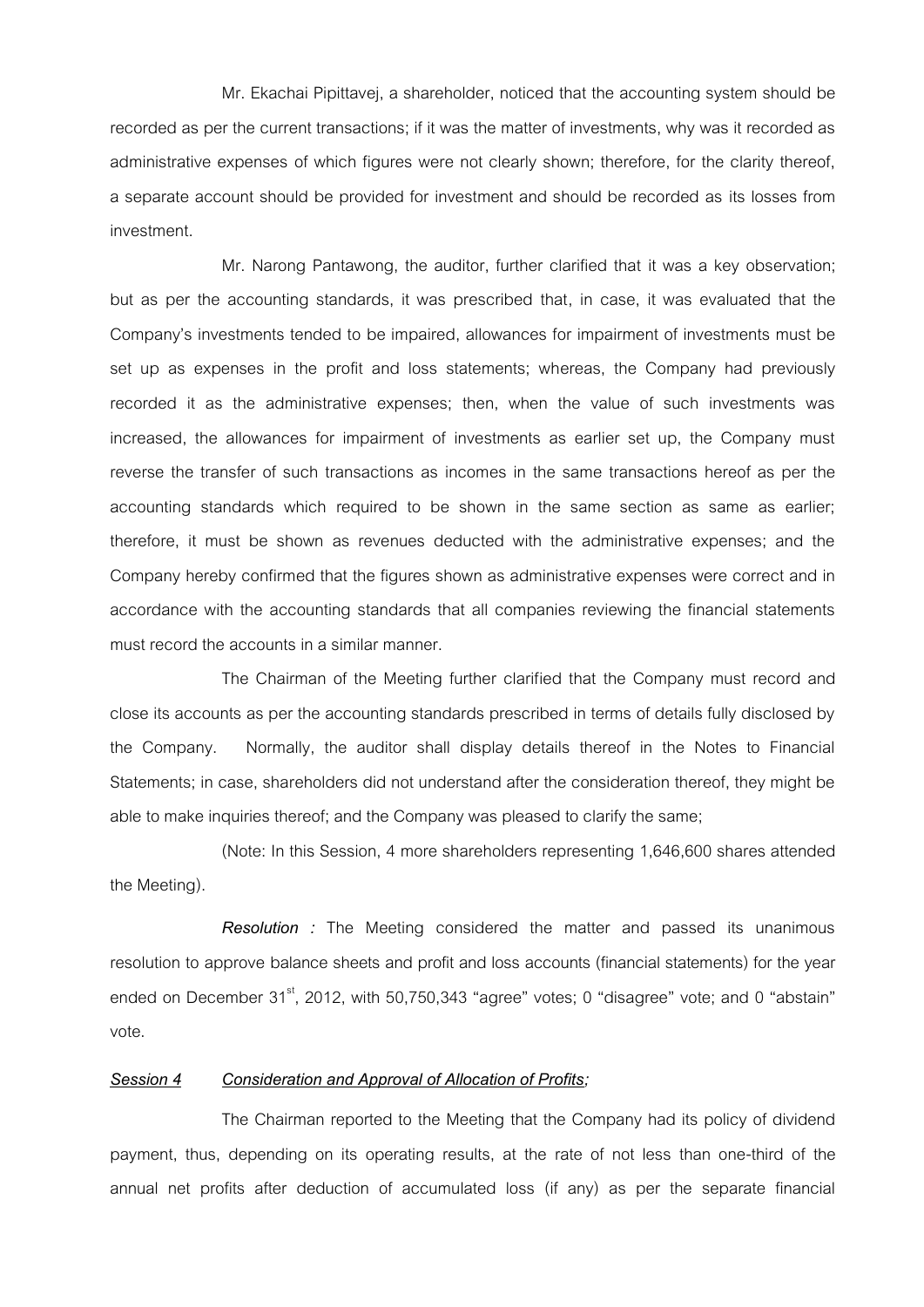statements; whereby, the Public Limited Companies Act and the Company's Article of Association, Section 47, have prescribed that the Company shall allocate at least 10% of the annual net profits as reserves, deducted by the balance brought forwards of the accumulated loss (if any) until the amount of reserves shall be at least equal to 25% of the registered capital.

According to the separate financial statements of 2012 ended on December  $31<sup>st</sup>$ , 2012, audited and certified by the auditor and approved by the Audit Committee, the Company had its net losses, amounted to 276.95 million Baht; whereby, the Company had its legal reserves equal to 25% of the registered capital as per the Company's Article of Association; therefore, the Board of Directors deemed it expedient to propose the matter to shareholders for consideration and approval of cessation of dividend payments of 2012; for dividends that preferred shareholders were entitled to receive at the rate of 14% p.a. shall be accumulated as eligible dividends of 2012 according to the entitlements thereof for not exceeding 7 years as per the Company's Article of Association.

Miss Siriporn Siripaiboon, a shareholder, would like to know the background of the preferred shares which were entitled to receive dividends at the rate of 14% p.a.; and eligible dividends could be accumulated according to the entitlements thereof for not exceeding 7 years. The Company was a listed company in the Stock Exchange of Thailand; but its new common shareholders were treated unfairly and having received unequal returns of investment to the preferred shareholders because common shareholders would receive the returns of investment according to the current conditions but the preferred shareholders were guaranteed with fixed rates of returns; therefore, Miss Siriporn Siripaiboon asked if it would be possible to equalize the status of the preferred shares and the common shares.

The Chairman of the Meeting answered that according to the obligations of the preferred shares under the Company's Article of Association, prescribing that the preferred shareholders shall be entitled to receive dividends before common shareholders at the rate of 14% p.a. of the value of the paid-up shares; and in any year, in case, the Company is unable to pay dividends to its preferred shareholders or having partially paid dividends according to the entitlements, the eligible dividends of 2012 or portions thereof not fully being received according to the entitlements shall be accumulated for not exceeding 7 years. In case, common shareholders have received the dividend payment at the rate of more than 14% p.a., the preferred shareholders shall also be entitled to receive the dividend payment in the portion exceeding to 14% p.a., equal to those received by common shareholders.

The Company has issued such preferred shares for over 20 years when there were problems of the world economy, particularly in the textile industry which suffered severe impacts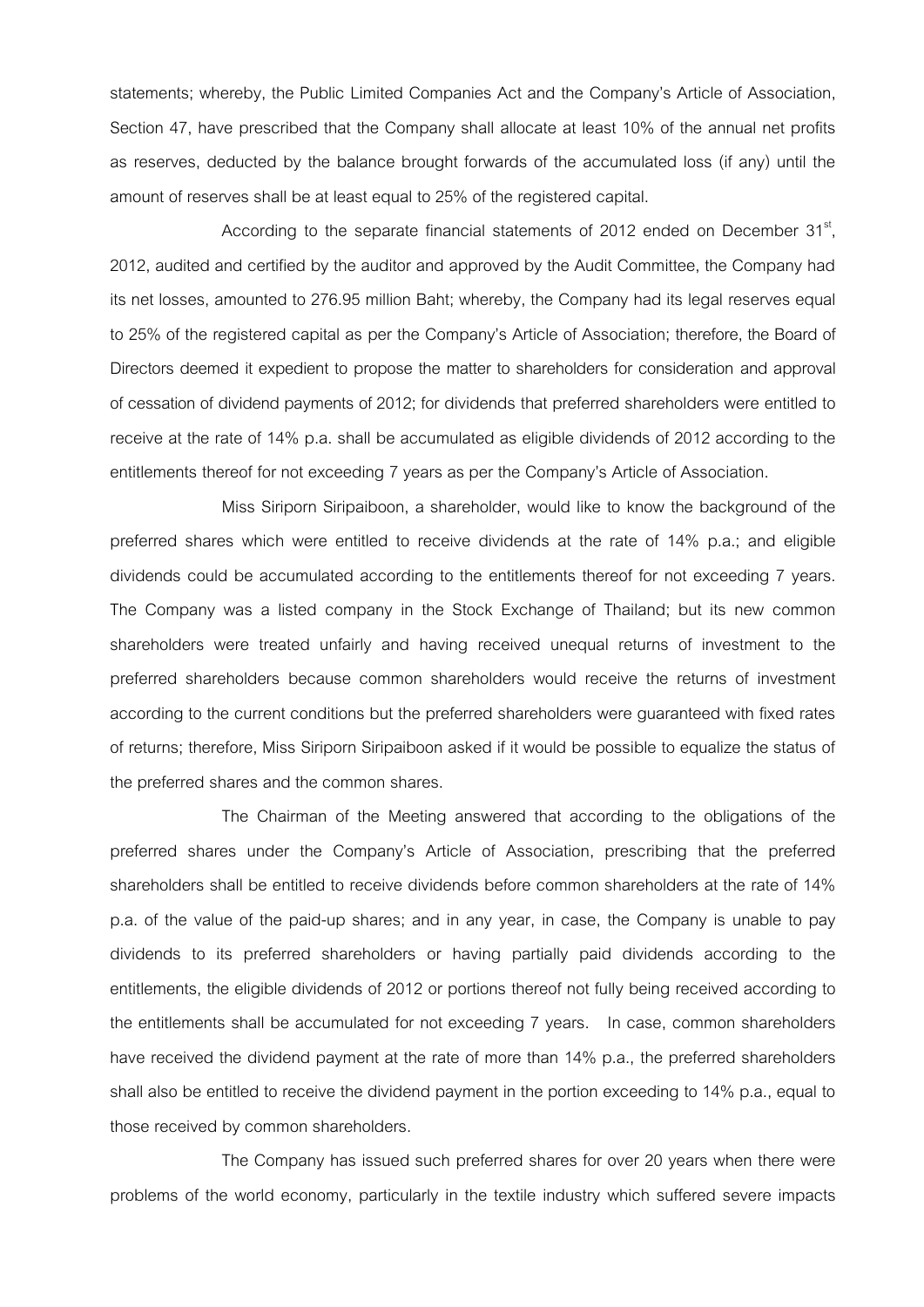therefrom. The Company had its losses and lacked a lot of working capital; therefore, the Board of Directors has passed its resolution to increase the capital and to propose the same to shareholders to increase the capital as the preferred shares; whereby, the common shareholders shall be entitled to purchase the preferred shares proportionally because during the capital increase, the condition of the money market did not permit; meanwhile, the rate of returns for the preferred shareholders was fixed at the reasonable rate of 14% p.a., when compared to the interest rates of 15-18% p.a. at that time. Other than the rights relating to dividends, common shareholders and the preferred shareholders shall have other rights which are equal in all respects at that time, though the minimum dividend payment was guaranteed; and dividends could be accumulated for 7 years. The existing common shareholders shall be entitled to invest in and to purchase the preferred shares proportionally; but it appeared that a lot of common shareholders waived their rights of purchase of the preferred shares because they were not confident in the returns of investment and did not want to take those risks; but some common shareholders who accepted those risks decided to invest in and to purchase the preferred shares; when the situations have changed, it was not possible to derogate the existing rights of such preferred shareholders; therefore, the issue must be carefully studied because they were conditions according to the law; however, according to the dividend payments in the previous years of the Company, the Company had its good operating results that dividends could be paid to its shareholders; and the preferred shareholders also received the dividends at the rates equal to those of the majority of common shareholders.

When the Company encountered problems of continuous losses, before making its decision to reduce the production capacity, the financial position of the Company did not permit it to pay dividends to shareholders; meanwhile, the preferred shareholders still had their accumulated dividends under the entitlements thereof for not exceeding 7 years; when such period of 7 years expired, the entitlements to such dividends of the preferred shareholders were partially deprived for common shares traded in the Stock Exchange of Thailand subsequently or presently. Investors have clearly acknowledged the conditions of preferred shares, which were disclosed by the Company in the Company's Article of Association.

Miss Siriporn Siripaiboon, a shareholder, commented that, in the next meeting, the Board of Directors should present the historical data relating to the equal rates of dividends as clarified by the Company that the preferred shareholders and the common shareholders used to receive, thus, for transparency and reliability.

*Resolution :* The Meeting considered the matter and passed its unanimous resolution to cessation of the dividend payments of 2012; for dividends according to the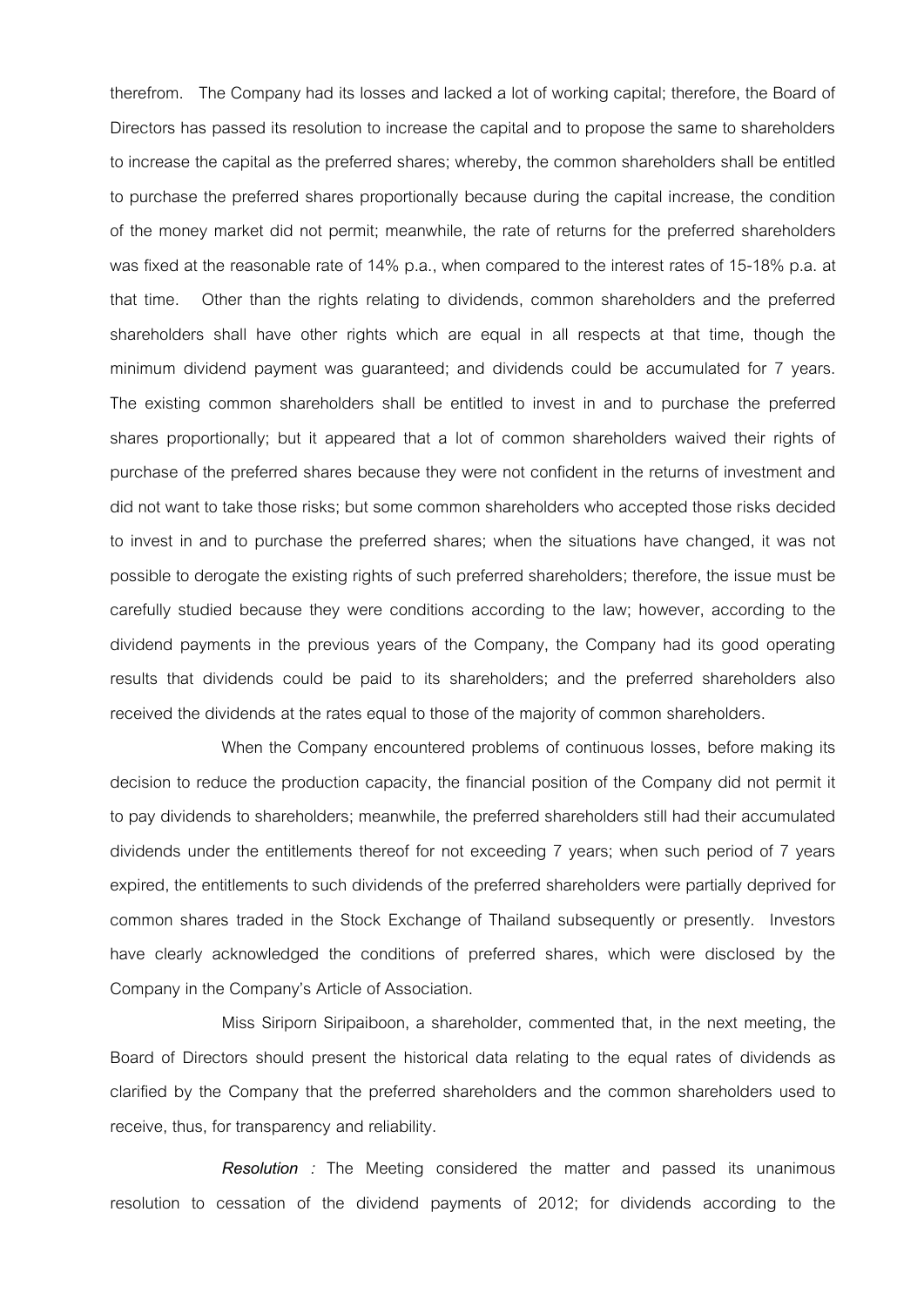entitlements that that the preferred shareholders are eligible to receive in 2012 at the rate of 14% p.a., shall be accumulated for not exceeding 7 years as per the Company's Article of Association, with 50,750,343 "agree" votes; 0 "disagree" vote; and 0 "abstain" vote.

### *Session 5 Consideration and Election of Directors; Determination of Director's Powers and Remunerations;*

#### *5.1 Consideration and Election of Directors;*

The Chairman reported to the meeting that, according to the Public Limited Companies Act and the Company's Article of Association, Section 19, it is prescribed that at each of the annual general meetings of shareholders, one-third of the total number of directors shall be released from office; and the retiring directors may be re-elected.

At present, the Company has 9 directors. At the  $20<sup>th</sup>$  Annual General Meeting of Shareholders, there were 3 directors being released from office by rotation, as follows:

1. Miss Sriwarin Jirapakkana; 2. Mrs. Boonserm Vimuktanandana;

3. Mr. Chutindhon Darakananda;

The Board of Directors, not including the stakeholder directors, considered the matter and passed its resolution to approve according to the guidelines for consideration as proposed by the Nomination and Remuneration Committee; therefore, it was deemed expedient to nominate them to shareholders to consider and re-elect all 3 retiring directors as the Company's directors for another term in office; whereas, the above-mentioned persons were fully qualified according to the Articles of Association, the Public Limited Companies Act and the criteria as prescribed by the Company.

Provided that Mrs. Boonserm Vimuktanandana, Independent Director, who was nominated for re-election and return to the said office, was a person who had no interest with companies/subsidiaries/affiliates or juristic persons who may have conflicts of interest; and had the qualifications of an independent director as per the criteria of SEC and SET; details of histories of persons nominated for re-election and return to the director's office of the Company are as per the Enclosures No.3, 4 and 5, submitted together with the Invitation to the Meeting.

Before the passing of resolution for election of directors, the Chairman requested shareholders to consider the methods of director election whether directors should be elected wholly or individually; whereby, the Board of Directors proposed that directors should be wholly elected; and all 3 retiring directors as per the said name list should be reelected and returned to the director's office.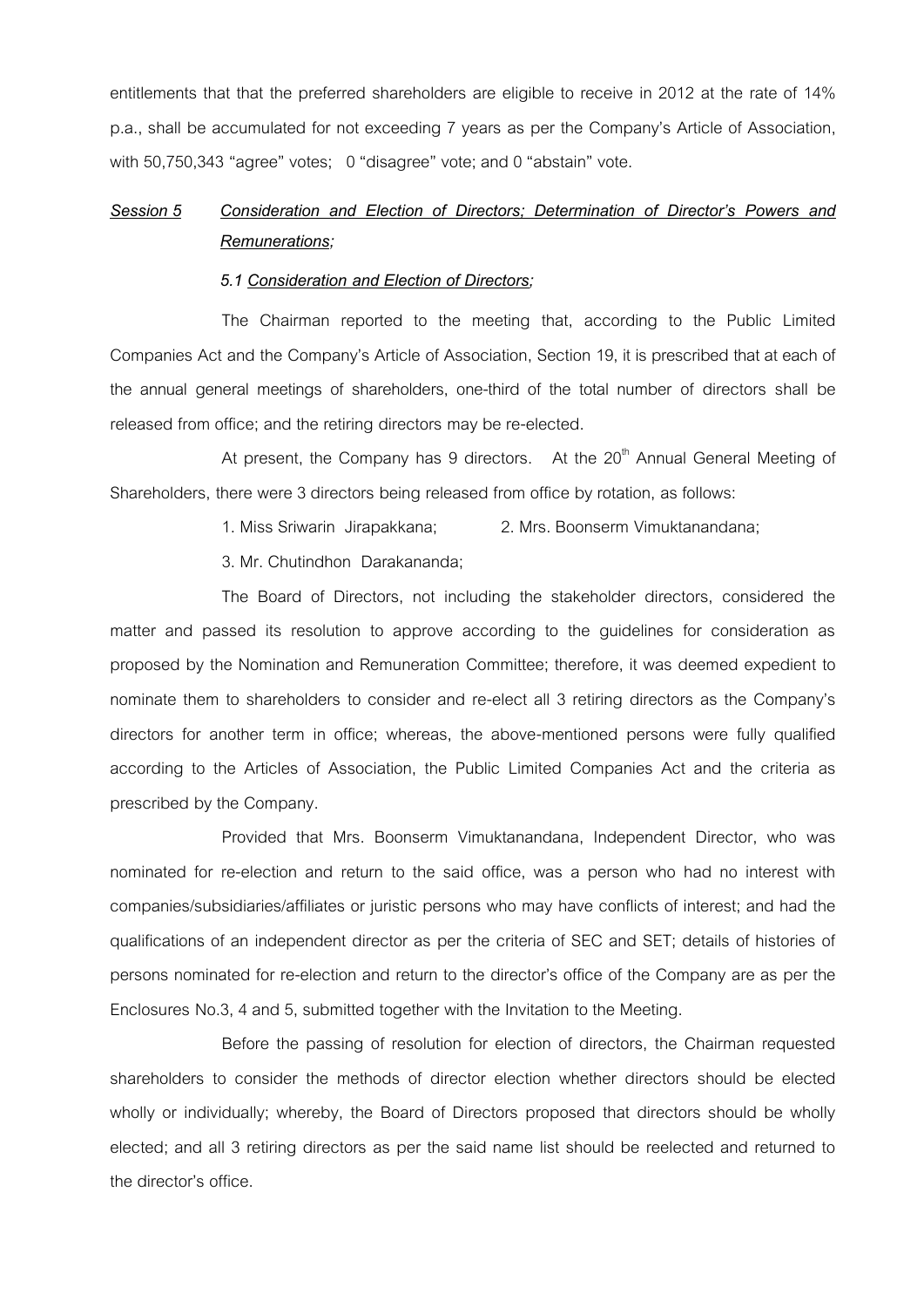Mrs. Gingkarn Vorachaikunakorn, the proxy, proposed that directors should be wholly elected; and all 3 retiring directors should be reelected and returned to the director's office.

*Resolutions :* The Meeting considered the matters and passed its resolutions, as follows:

1. The Meeting passed its resolution to approve the method of director election in whole, with 50,750,343 "agree" votes; 0 "disagree" vote; and 0 "abstain" vote;

2. The Meeting passed its resolution to reelect of all 3 retiring directors as the Company's directors for another term in office, according to the name list, as follows:

1. Miss Sriwarin Jirapakkana; 2. Mrs. Boonserm Vimuktanandana;

3. Mr. Chutindhon Darakananda;

With 50,750,343 "agree" votes; 0 "disagree" vote; and 0 "abstain" vote;

At present, the Company has 9 directors, according to the name list, as follows:

- 1. Miss SriwarinJirapakkana; 2. Mrs. Boonserm Vimuktanandana;
- 3. Mrs. Suttinee Khunwongsa; 4. Mr. Pilasphong Sapsermsri;
- 5. Mr. Vichai Chaithaneeyachart; 6. Mr. Thitiwat Suebsaeng;
- 7. Miss Dalad Saptaweechaikul; 8. Mr. Chutindhon Darakananda;

9. Captain Suphit Sangkhakowit, Ror.Nor.;

### *5.2 Consideration and Determination of Powers of Directors;*

The Chairman reported to the Meeting that the Board of Directors had deemed it expedient to propose the matter for shareholders' consideration and determination of powers of directors, as follows: "Two directors jointly affixing signatures and the common seal of the Company, except for Mrs. Boonserm Vimuktanandana, Mr. Pilasphong Sapsermsri and Mrs. Suttinee Khunwongsa, who are members of the Audit Committee and/or independent directors".

*Resolution :* The Meeting considered the matter and passed its resolution to determine powers of directors, as follows: "Two directors jointly affixing signatures and the common seal of the Company, except for Mrs. Boonserm Vimuktanandana, Mr. Pilasphong Sapsermsri and Mrs. Suttinee Khunwongsa, who are members of the Audit Committee and/or independent directors" with 50,750,343 "agree" votes; 0 "disagree" vote; and 0 "abstain" vote.

### *5.3 Consideration and Determination of Directors' Remunerations;*

The Chairman reported to the Meeting that the Board of Directors had deemed it expedient to propose the matter for shareholders' consideration and approval of remunerations of the Board of Directors for the year 2012, duly considered by the Nomination and Remuneration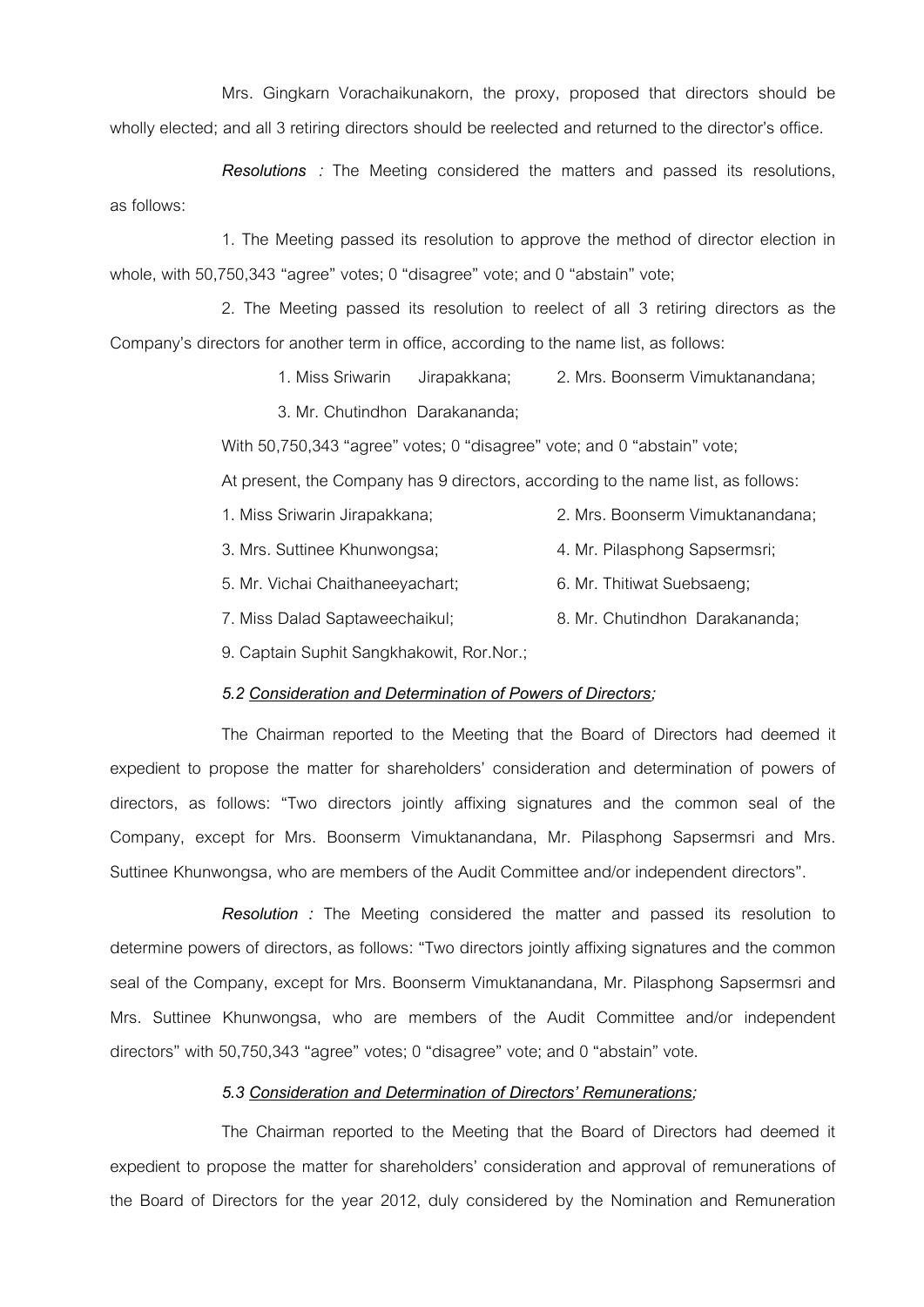Committee, with the amount of not exceeding 1,500,000 Baht per year (equal to those of 2012); and that the Board of Directors had been assigned to consider and allocate the directors' remunerations as it may think fit.

*Resolution :* The Meeting considered the matter and passed its resolution to approve the remunerations of the Board of Directors for the year 2012, with the amount of not exceeding 1,500,000 Baht per year and to assign the Board of Directors to consider and allocate the directors' remunerations as it may think fit, with 50,750,343 "agree" votes; 0 "disagree" vote; and 0 "abstain" vote.

## *Session 6 Consideration and Appointment of the Auditor of 2013; and Determination of Remunerations;*

The Chairman reported to the Meeting that, according to the Public Limited Companies Act and the Company's Article of Association, Section 52, it is prescribed that the Annual General Meeting of Shareholders shall appoint the auditor and shall fix the Company's audit fees on a yearly basis; provided that the existing auditor may be reappointed.

The Board of Directors considered the matter and passed its resolution to approve the same as proposed by the Audit Committee; therefore, it was deemed expedient to propose the matter to shareholders for consideration and appointment of Mr. Narong Pantawong, the Certified Public Accountant; Registration No.3315 or Mr. Termphong Opanaphan, the Certified Public Accountant; Registration No.4501 or Mr. Kritsada Lertwana, the Certified Public Accountant; Registration No.4958 of Ernst & Young Office Limited as the Company's auditor of 2013 (the 3<sup>rd</sup> year auditor). The above-mentioned auditors were CPAs approved by the Office of Securities and Exchange Commission (OSEC) and had no relationship and/or interest with companies/ subsidiaries/executives/major shareholders or the related parties; and the Board of Directors considered and fixed the Company's audit fees, including reviews of financial statements for 3 quarters, amounted to 960,000 Baht (equal to those of 2012); and no other service fees was included.

*Resolution :* The Meeting considered the matter and passed its resolution to appoint Mr. Narong Pantawong, the Certified Public Accountant; Registration No.3315 or Mr. Termphong Opanaphan, the Certified Public Accountant; Registration No.4501 or Mr. Kritsada Lertwana, the Certified Public Accountant; Registration No.4958 of Ernst & Young Office Limited as the Company's auditor of 2013; and to fix the Company's audit fees, including reviews of financial statements for 3 quarters, amounted to 960,000 Baht; and no other service fees was included, with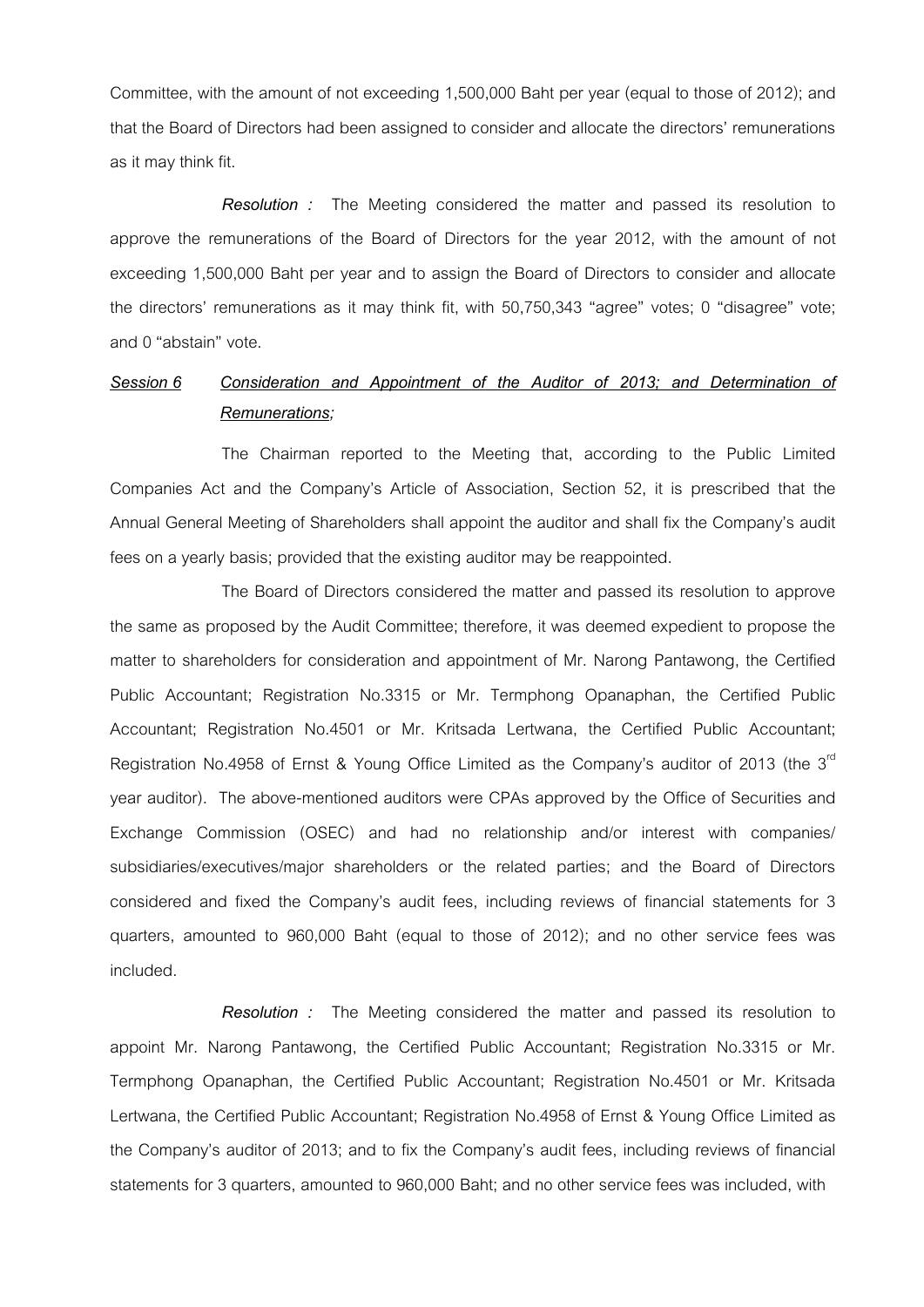50,750,343 "agree" votes; 0 "disagree" vote; and 0 "abstain" vote.

The Chairman reported to the Meeting that the Meeting was completely conducted according to the agenda; and the vote counting results would be given to shareholders when the Meeting was concluded; and some advice or any other notices of shareholders would be welcomed.

Mr. Ekachai Pipittavej, a shareholder, asked, according to the Company's operating results with severe losses, whether there would be guidelines for improvement or correction thereof; and also questioned the trends of these losses.

Mr. Vichai Chaitaneeyachat, Managing Director, answered that if we looked back to Thailand's economic crisis in 1997, the textile market was still doing well; but in the current situations, though the Company had improved its internal organization, categorized the machines, properly adjusted the production capacity, the textile market was still depressed and the volume of sales was decreased because 3 main customers in Europe were affected by the crisis of public debts in European countries; were indirectly affected from customers in countries that purchased fabrics and re-exported them to Europe; another significant factor was the severe impact from appreciation of Thai Baht. If the directions were still like this, we would have tremendous troubles; and would have to discuss about options of doing other businesses; and we should make use of vacant and unused plots of land by negotiating for letting of partial plots of land under short-term lease contracts.

Mr. Kamjorn Arunwilairat, a shareholder, asked about the current situation of appreciation of Thai Baht; if we manufactured our products for exportation, we would definitely suffer losses and would not be able to compete with rivals in the markets; and wanted to know (if possible) how many plots of land were currently owned by the Company and which parts of the plots of land would be let out and how much the rentals would be; and according to negative factors in 2013, including appreciation of Thai Baht, increasing labour costs, etc., how could the Company manage its businesses without suffering losses.

Mr. Vichai Chaitaneeyachat, Managing Director, answered that one case of the letting of partial plots of land in Bangpu District was agreed; meanwhile, another case was under negotiation of conditions; and the estimated incomes from rentals were 20 million Baht per year; the plots of land in Bangpu District were approximately 218 rai; when combined with plots of land in Bangpakong District, the Company had the total plots of land of approximately 303 rai. Regarding the operating results of 2013, in the 1 $\mathrm{s}^{\mathrm{st}}$  Quarter thereof, the operating results were above the plan and were better than those of the 1<sup>st</sup> Quarter of 2012; meanwhile, in the 2<sup>nd</sup> Quarter of 2013, the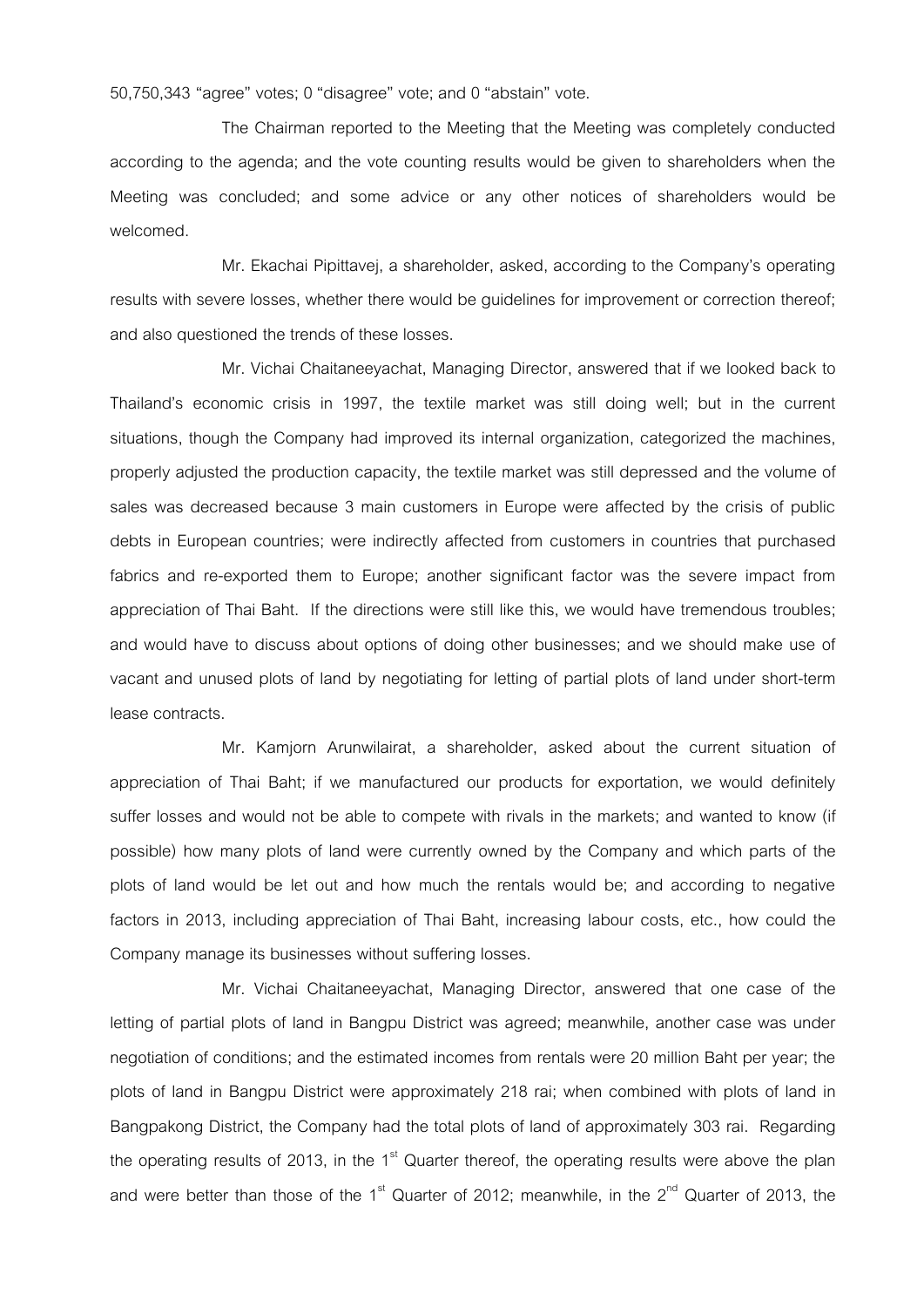Company already had purchase orders and would simultaneously enter into forward contracts with the Bank, as per purchase orders received from customers, in order to reduce its potential risks; and there would be no speculations of currencies or exchange rates.

Mr. Ekachai Pipittavej, a shareholder, asked about impacts that the Company had received from uncontrollable factors such as appreciation of Thai Baht, increasing labour costs; and also asked whether the Company had an idea of relocating its production base to neighboring countries; or could it be possible for the Company to adjust its production line to other types of textile such as curtains, car seats, furniture, which would possibly have their brighter future.

The Chairman answered that the Company had no idea of relocating its production base because a lot of investments must be spent thereon; and the textile businesses in the entire world markets would encounter problems because the business had quite small margins and investment returns but rather had high risks. For ideas of adjustment of production line to other types of fabrics as above-mentioned, the Company had never been in these types of businesses and would have several disadvantages and the marketing of new types of products was not easy and it would take considerable periods of time for marketing of new products and the Company had to compete with more-experienced rivals in the existing markets.

Mr. Preecha Ninthavornkul, a shareholder, commented that, despite the economic crisis in USA or Europe and potential reduction of purchase orders, Thai woven fabrics were still acceptable to foreign customers, particularly in the bleaching and dying businesses which had very few rivals in Asia; and since the textile businesses have been developed for such a long time in Thailand, the Company should be able to expand other markets. At present, the Company still maintained its great leadership in the textile industry, with its highly skilled and experienced executives in the textile business; and as a shareholder, I would like to give my supports and encouragements to all executives and employees for brainstorming and exercising their best efforts and cooperation of works.

Mr. Vichai Chaitaneeyachat, Managing Director, addressed to thank all shareholders for their supports and encouragements. Since this year would be the  $36<sup>th</sup>$  anniversary of the Company, as I always addressed to all employees every year that the Company's continuous business operations for over 30 years had been quite exceptional. The Company had been through hard times and a lot of crises so far. However, we would be pleased to accept all recommendations and observations given to us for careful consideration and we would try to do our best.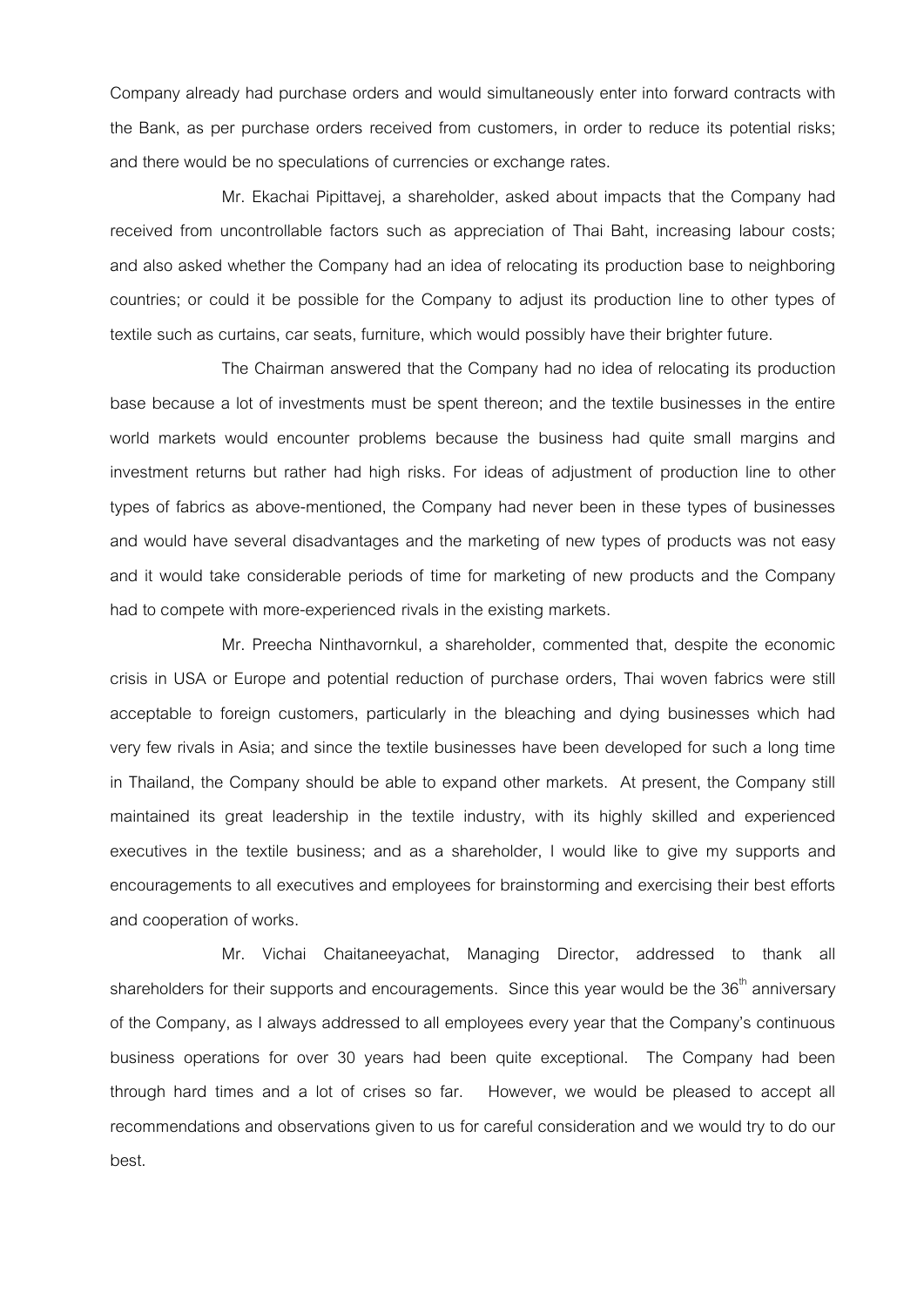Mr. Surachai Ratithong commented that the textile business has now been depressed; therefore, it would be difficult to make profits out of the textile business operation alone because the Company had suffered continuous losses; but the Company had a lot of plots of land; therefore, the Company would make use of its existing assets to generate good investment returns – that's an idea that we had to start considering. In addition to letting of land, we had to consider other business opportunities, as the Company's plots of land were in good locations by seaside; therefore, we should brainstorm and think about how to use the Company's assets which were plots of land rather than the textile businesses and make plans or directions on how to use these plots of land most effectively.

The Chairman clarified that during a certain period of time when the textile business was depressed, the Company tried to adapt itself by ceasing to do those businesses with limited competitiveness and properly reducing its production capacity and terminating the production line of some non-profitable products. At the time when the Company decided to cease to do the bleaching and dying business, our customer, i.e., Ten Cate Advanced Textiles BV of the Netherlands who had its potentials in bleaching and dying technologies, was interested to do such business; the Company therefore valuated the assets of the bleaching and dying factory to be a joint-venture partner; and it was regarded as the Company's generation of profits when starting the joint venture; then, TCUA, the joint-stock company, decided not to use special value-added goods in the production as planned due to the economic crisis in Europe; as a result, the joint-stock company continuously suffered its accumulated losses; and finally, it could no longer run the business; therefore, shareholders had passed their resolution to cease to do the business. The Company did not take part in management of this joint-stock company and this portion of losses was appraised by the Company as assets for investment; and according to the results of losses of the Company in 2012, the majority of the figures of losses were from investment in TCUA; moreover, the Company's operating results were not satisfactory; and the Company also suffered losses from stocks of expensive cotton; meanwhile, the cotton prices were highly fluctuated; and the cotton prices were decreased rapidly; however, despite having figures of losses in its operating results, they did not have significant impacts on the Company's cash flow. At present, the Company has used more machines in its operation and resulting in the inflow of cash flow into the Company; however, these factors as above-mentioned had been manageable for the Company, though the textile markets were still depressed in 2013, it was believed that there would be no significant damage to the Company, unlike those in the previous year.